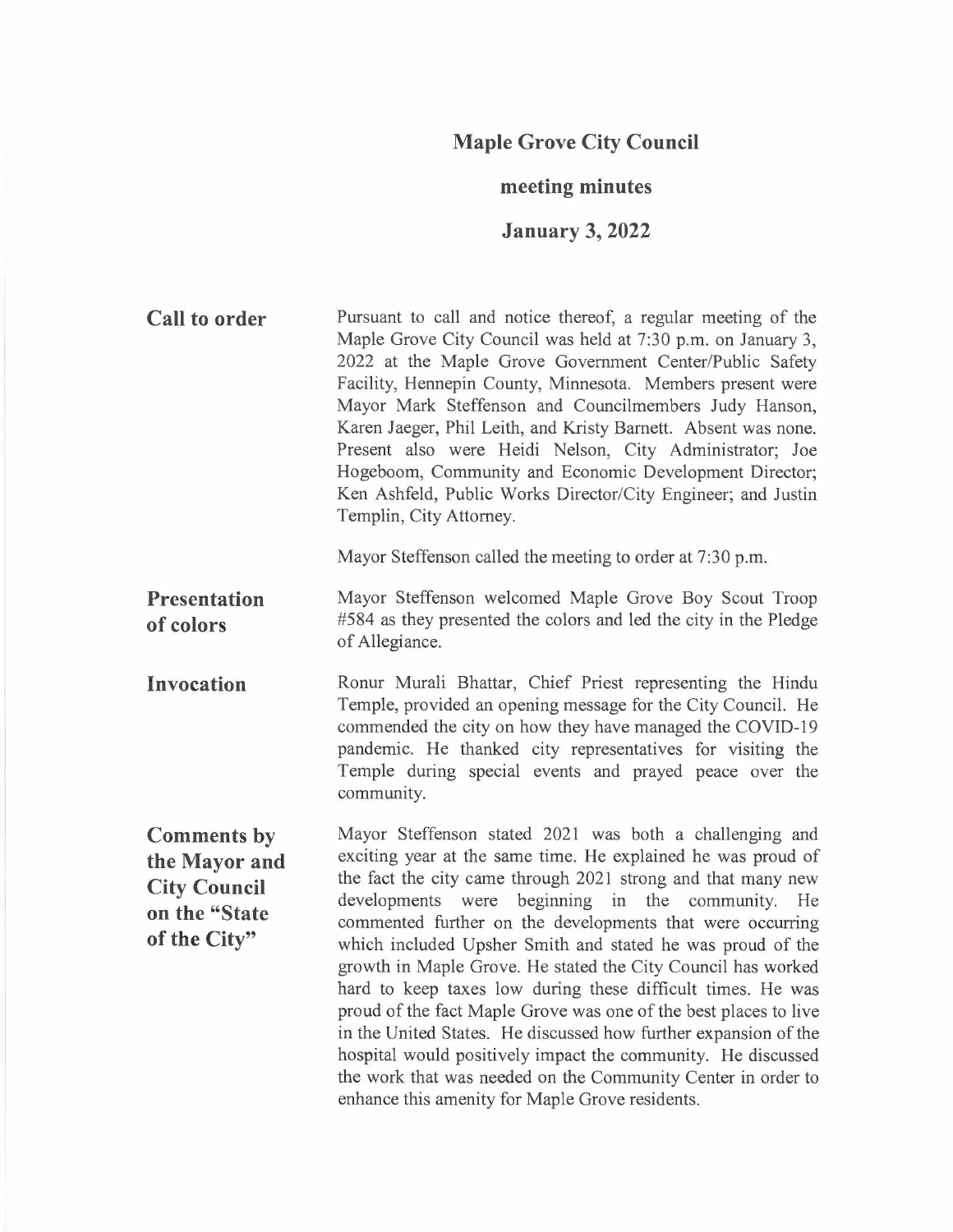> Councilmember Jaeger stated 2021 was a unique year. She indicated it was with her head bowed she reflected on what has been lost but noted she was also looking forward. explained the city received additional funding which would allow for the completion of TH610. She thanked Mayor Steffenson for the hours he spent in Washington testifying and advocating for funding for this project. She noted 2021 brought more senior and affordable housing to Maple Grove. She discussed how the City Council had worked to keep spending down and taxes low for the residents of Maple Grove. She reported Maple Grove was a star city and she congratulated the city for winning first place during National Night Out. She thanked the police, fire, public works and park employees for all they do to keep this vibrant community a tremendous place to live, work and play. She thanked City Administrator Nelson and all of the directors for their efforts during the COVID-19 outbreak. She thanked all of the commission and board members for their service to the community. She wished everyone a prosperous and blessed year in 2022.

> Councilmember Leith thanked staff for their timely and professional responses to the residents of Maple Grove in 2021. He noted the past year brought many challenges while dealing with COVID-19 and he appreciated how the city worked to offer its usual services while helping local businesses that were suffering. He stated it was nice to see Maple Grove Days, National Night Out, Concert on the Lawn and the Angel of Hope Service held in 2021. He commended Upsher Smith on their expansion in the community. He reported he attended the groundbreaking ceremony for the North Metro Range expansion. He stated in looking ahead to 2022 he was proud of the fact TH610 would be completed. He discussed the projects that would be constructed in the coming year. He thanked the residents of Maple Grove for making this community what it is. He thanked the Mayor and Council for all of their efforts and noted he looked forward to working with each of them in 2022.

> Councilmember Hanson thanked the Mayor, her fellow Councilmembers and city staff for all of their leadership on behalf of the community over the past year. She stated even during COVID the city did a great job providing its services to the community. She explained she was proud of the fact the North Metro Regional Public Safety Training Facility would be expanding along with many businesses in the community. She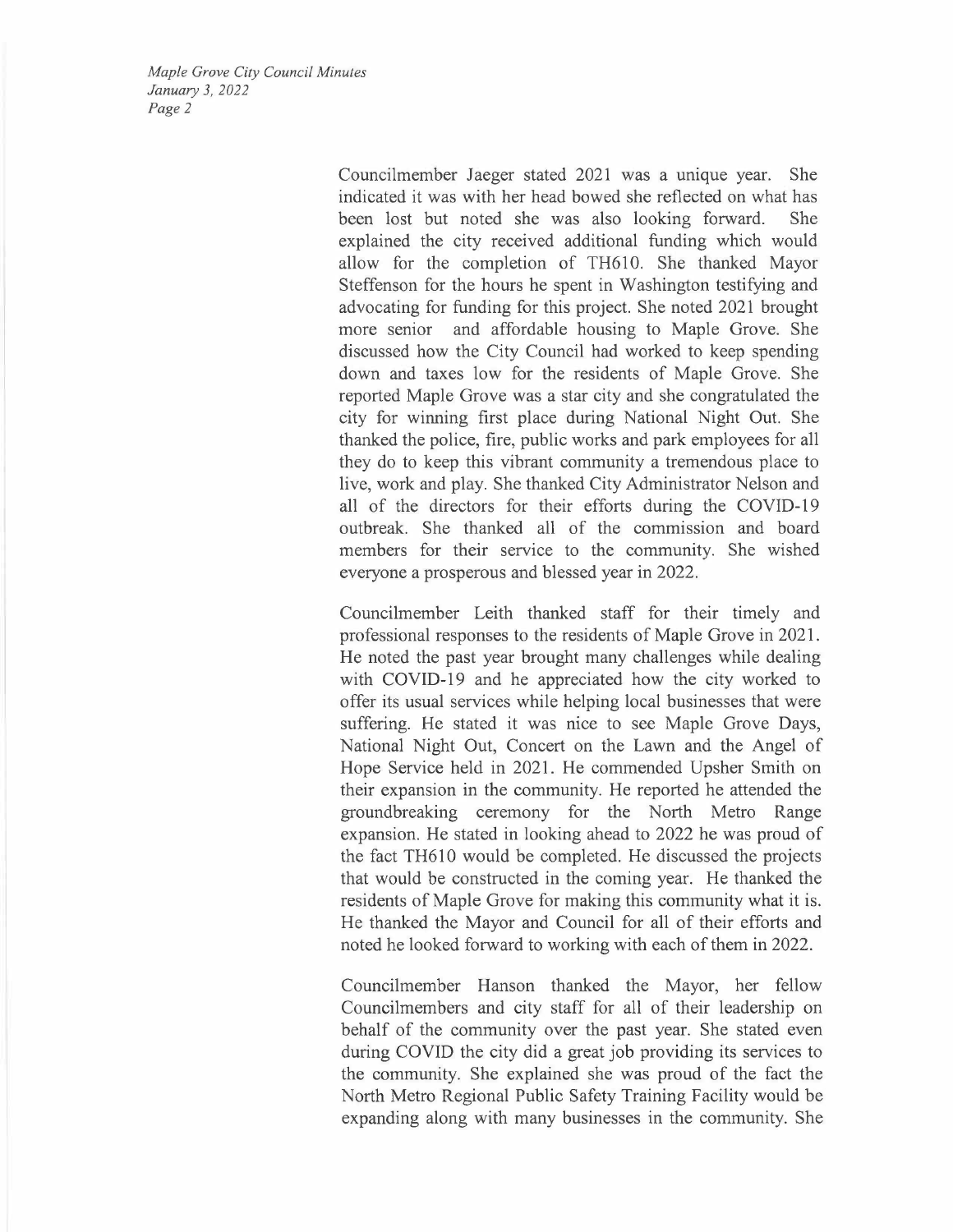|                                                   | appreciated the fact that the city's website had been updated and<br>made more user friendly. She discussed the long-time employee<br>retirements that occurred in 2021. She discussed the plans that<br>were being discussed to renovate the Community Center along<br>with Main Street, which were both 25 years old. She noted there<br>was new housing that was coming to the community, which<br>included affordable housing units and senior housing units. She<br>indicated there was a lot to look forward to in 2022.                                                 |
|---------------------------------------------------|--------------------------------------------------------------------------------------------------------------------------------------------------------------------------------------------------------------------------------------------------------------------------------------------------------------------------------------------------------------------------------------------------------------------------------------------------------------------------------------------------------------------------------------------------------------------------------|
|                                                   | Councilmember Barnett discussed how Maple Grove was full of<br>neighbors with purpose. She thanked these neighbors, churches<br>and organizations for stepping up and helping the community<br>during the pandemic. She discussed the numerous ways people<br>gathered and helped their community in 2021. She thanked the<br>community for holding over 187 parties for National Night Out.<br>She appreciated how Maple Grove was a community that helped<br>others, in order to make everyone feel included. She stated she<br>was very proud to call Maple Grove her home. |
| <b>Additions or</b><br>deletions to<br>the agenda | Mayor Steffenson asked if there were any additions and/or<br>deletions to the consent agenda to which Heidi Nelson stated the<br>following:                                                                                                                                                                                                                                                                                                                                                                                                                                    |
|                                                   | Item amended to the agenda                                                                                                                                                                                                                                                                                                                                                                                                                                                                                                                                                     |
|                                                   | None                                                                                                                                                                                                                                                                                                                                                                                                                                                                                                                                                                           |
|                                                   | Item amended to the consent agenda                                                                                                                                                                                                                                                                                                                                                                                                                                                                                                                                             |
|                                                   | 3O. Establish storm water utility fund Resolution No. 22-004                                                                                                                                                                                                                                                                                                                                                                                                                                                                                                                   |
|                                                   | Item added to the agenda                                                                                                                                                                                                                                                                                                                                                                                                                                                                                                                                                       |
|                                                   | None                                                                                                                                                                                                                                                                                                                                                                                                                                                                                                                                                                           |
|                                                   | Item removed from the consent agenda for discussion                                                                                                                                                                                                                                                                                                                                                                                                                                                                                                                            |
|                                                   | 3T. Project No. 22-07 receiving feasibility report and ordering<br>project Resolution No. 22-023                                                                                                                                                                                                                                                                                                                                                                                                                                                                               |
| <b>Consent items</b>                              | The following consent items were presented for Council's<br>approval:                                                                                                                                                                                                                                                                                                                                                                                                                                                                                                          |
|                                                   | <b>MINUTES</b>                                                                                                                                                                                                                                                                                                                                                                                                                                                                                                                                                                 |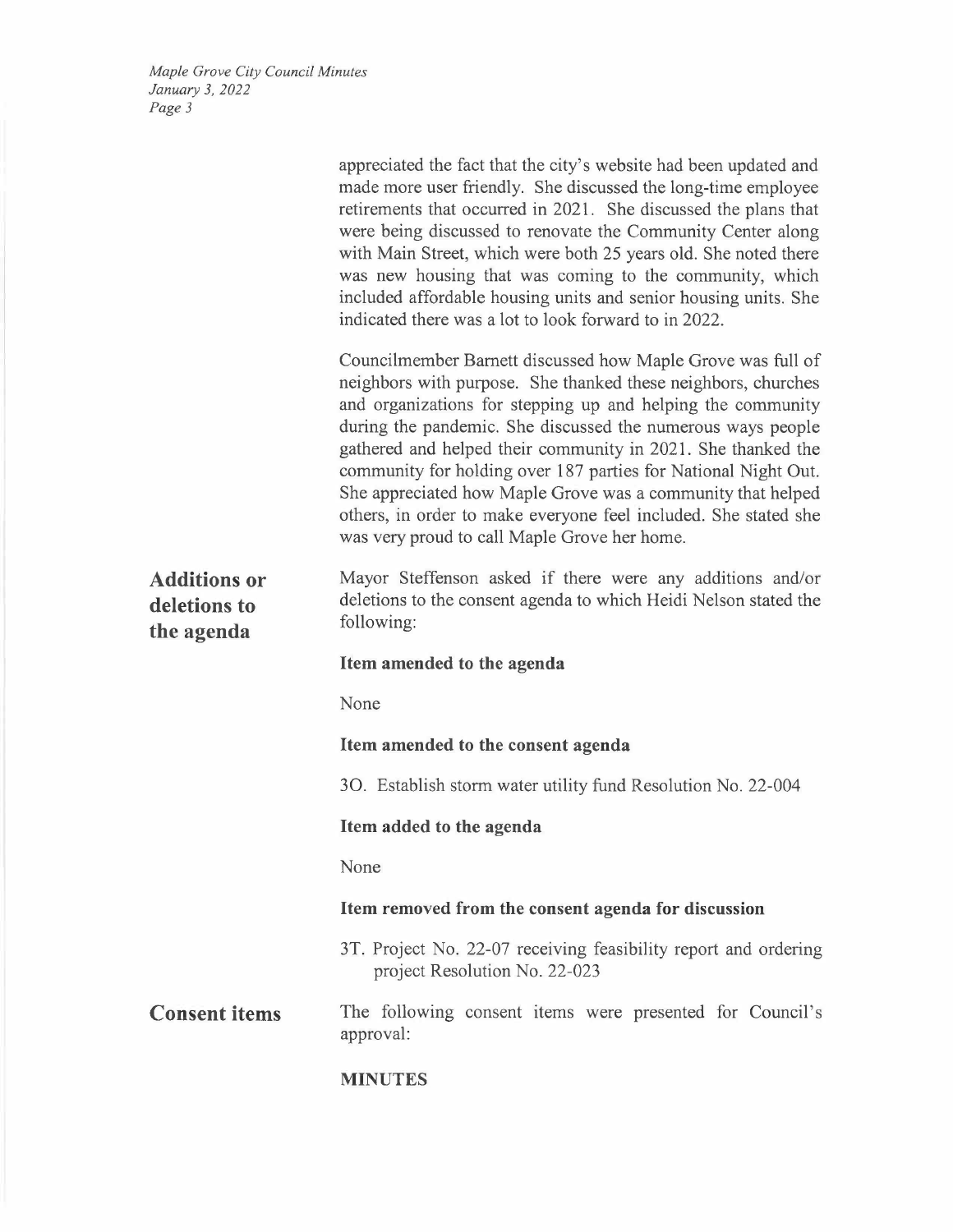#### A. Work session meeting- December 20, 2022

Regular meeting- December 20, 2022

## **HUMAN RESOURCES ITEMS**

#### B. Recruitment approval for assistant building official

Motion to authorize staff to begin the recruitment process for the newly created assistant building official position in the Building Inspections Department.

## C. Recruitment approval for executive assistant to the city administrator

Motion to authorize staff to begin the recruitment process for the executive assistant to the city administrator position in the Administration Department.

### D. Recruitment approval for human resources technician

Motion to authorize staff to begin the recruitment process for the newly created human resources technician position in the Human Resources Department.

## E. Recruitment approval for intermediate equipment operator and subsequent vacancy

Motion to authorize staff to begin the recruitment process for the vacant intermediate equipment operator and subsequent vacancy in the Public Works Department due to the passing of Andrew Sandahl on December 19, 2021.

#### F. Recruitment approval for light equipment operator

Motion to authorize staff to begin the recruitment process for the newly created light equipment operator position in the Public Works Department.

#### G. Recruitment approval for police officer

Motion to authorize staff to begin the recruitment process for the newly created police officer position in the Police Department.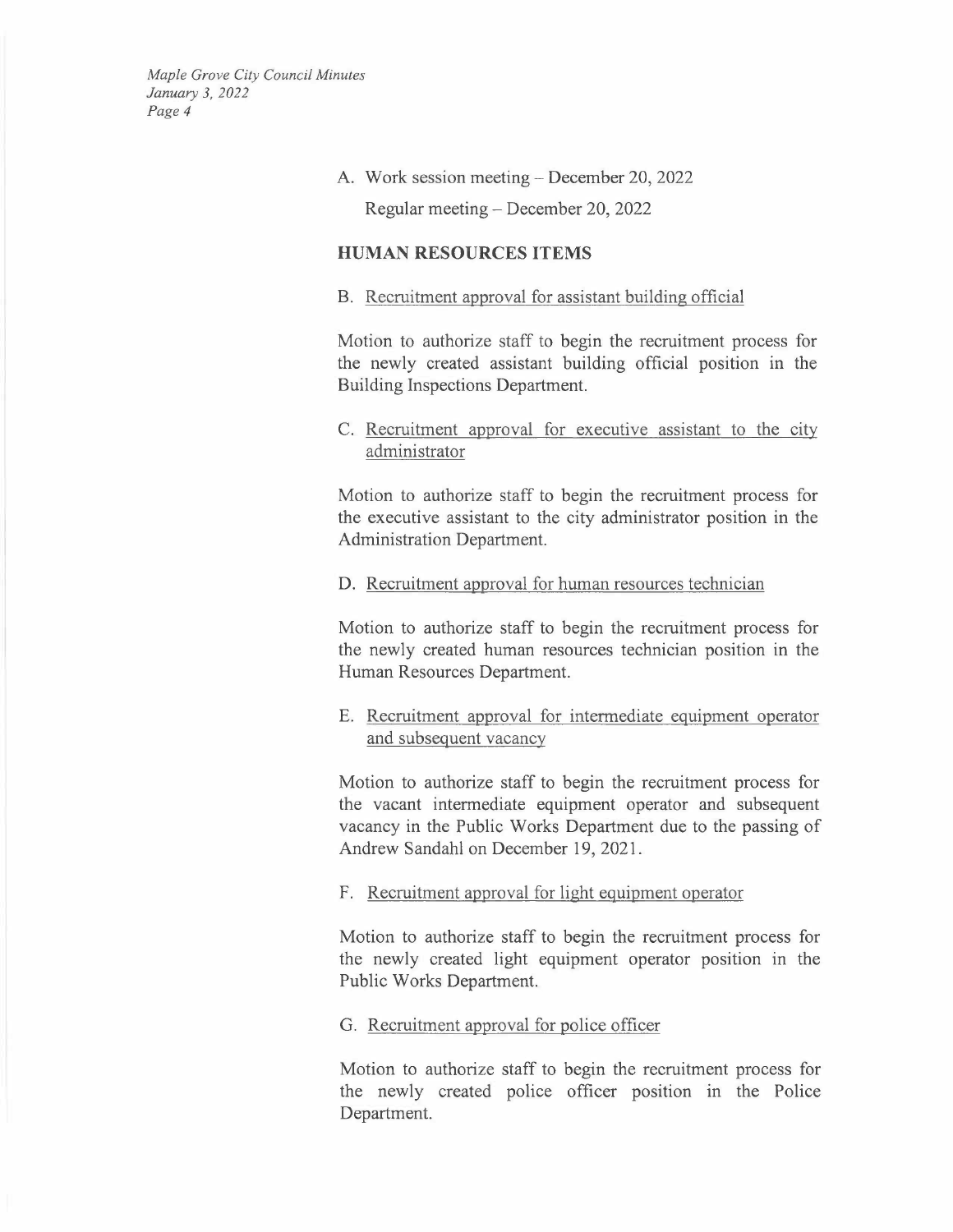#### **COMMUNITY & ECONOMIC DEVELOPMENT ITEMS**

H. Appointment to Arbor Committee

Motion to approve the appointment of Jake Wanek to the Arbor Committee for a term to expire December 31, 2024.

I. Crocus Grove Planned Unit Development concept stage plan, development stage plan, preliminary plat, rezoning and administrative lot division

Motion to table the application at the request of the applicant.

J. Designating 6290-7700 Lawndale Lane and 7700-9500 Dunkirk Lane as Maple Grove Parkway

Motion to adopt Ordinance No. 22-01 approving designating 6200 through 7700 Lawndale Lane and 7700 through 9500 Dunkirk Lane as Maple Grove Parkway.

Motion to adopt summary Ordinance No. 22-01 to reduce publication costs.

K. Evanswood Hill and Radintz administrative lot division

Motion to approve the requested administrative lot division of parcel PID No. 06-119-22-44- 0001.

L. Non-profit funding allocation for the Lion's Club

Motion to adopt Resolution No. 22-009 authorizing disbursement of \$60,000 of the city's charitable gambling funds to the Lion's Club for the purpose of reimbursement for losses associated with the 2021 Concert on the Lawn community festival.

M. Tricare Senior Housing Planned Unit Development concept stage plan amendment

Motion to adopt Resolution No. 22- 008 approving the Tricare Senior Housing PUD concept stage plan amendment.

## **ENGINEERING ITEMS**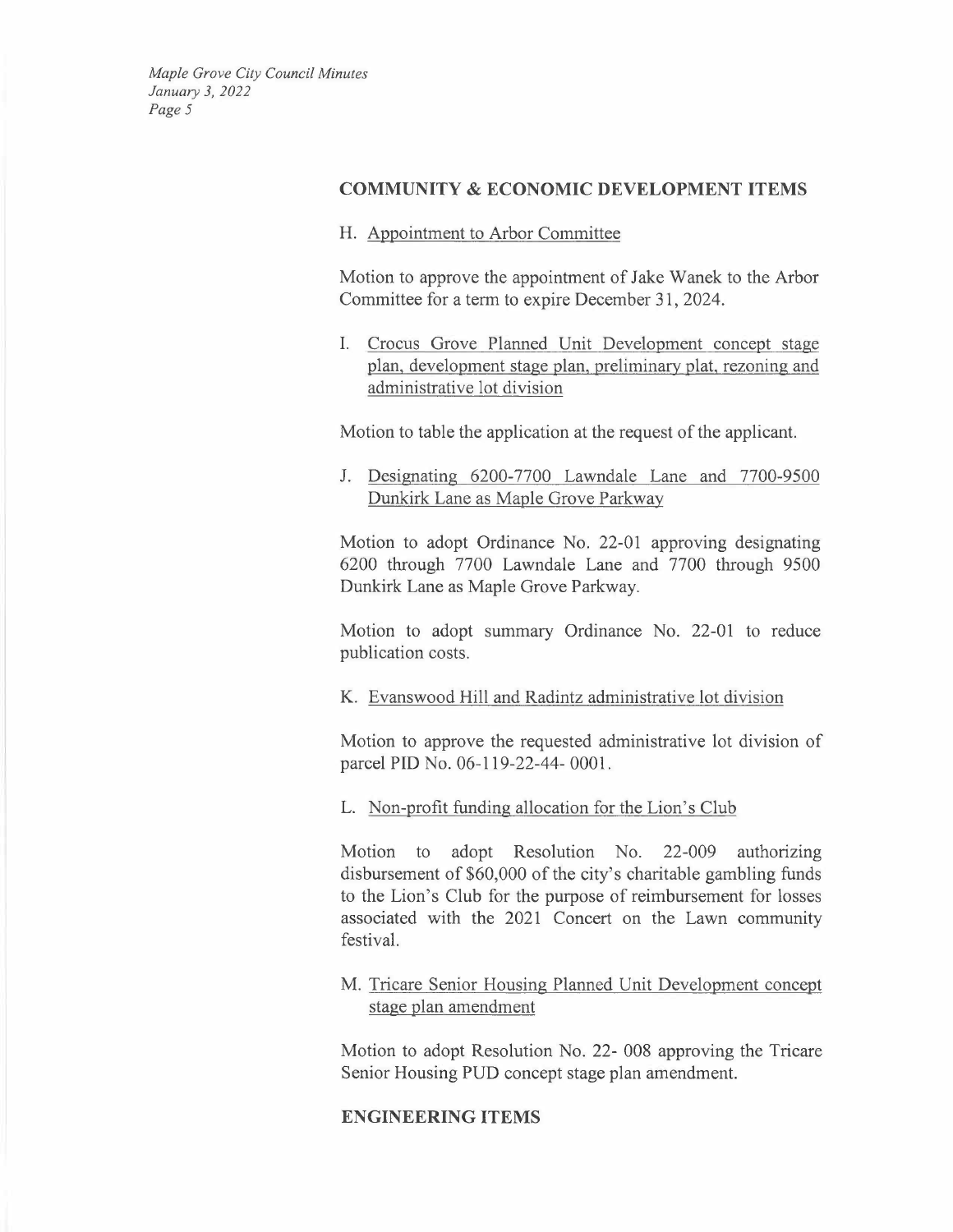> N. Edgewater on Cook Lake, Project No. 18-23 - readvertisement for bids Resolution No. 22-005

> Motion to adopt Resolution No. 22-005 authorizing readvertisement for bids for Edgewater on Cook Lake Project No. 18-23 in 2022.

0. Establish storm water utility fund Resolution No. 22-004

Motion to approve Resolution No. 22-004 establishing a Storm Water Utility Fund.

P. Evanswood - establish project, order and receive feasibility report, establish public hearing Resolution No. 22-006

Motion to adopt Resolution No. 22-006 establishing Evanswood Project No. 21-10, receiving surety, ordering feasibility report, receiving feasibility report and establishing public hearing.

#### Q. Project No. 2021-02 - Final Acceptance

Motion to approve the final acceptance of Wintergreen, Woodland Ponds & Energy Hills Street Reconstruction, Project No. 2021-02 completed by GMH Asphalt Corporation subject to the warranty provisions of the contract and statutory law.

R. Project No. 22-05 receiving feasibility report and ordering project Resolution No. 22-021

Motion to adopt Resolution No. 22-021 receiving the feasibility report, ordering Project No. 22-05 Rosemary Woods Water Quality Pond Maintenance, receiving quotes and awarding contract.

S. Project No. 22-06 receiving feasibility report and ordering project Resolution No. 22-022

Motion to adopt Resolution No. 22-022 accepting the feasibility report, ordering Project No. 22-06 Deerfield Park Water Quality Pond Maintenance, receiving quotes, and awarding contract.

T. Project No. 22-07 receiving feasibility report and ordering project Resolution No. 22-023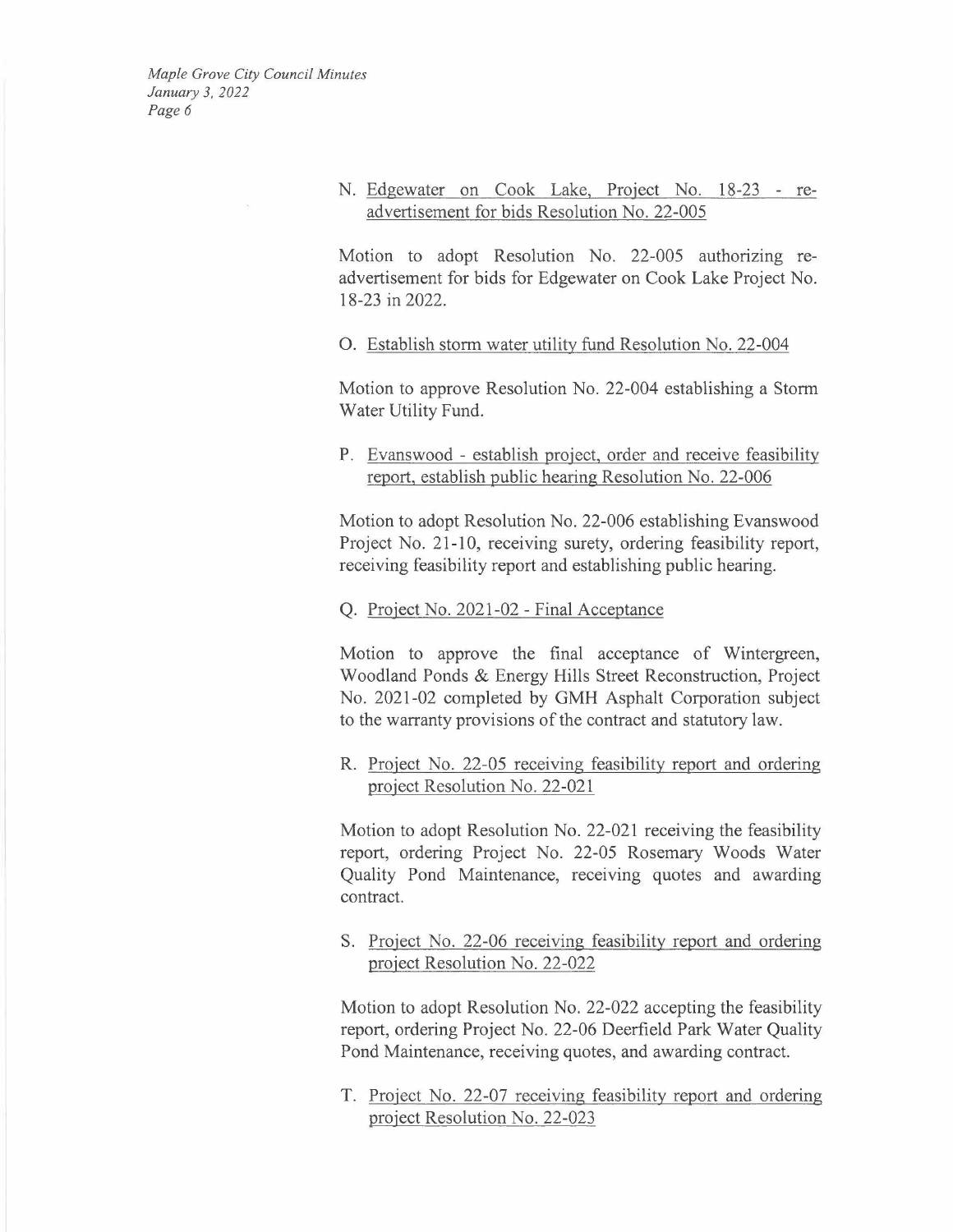This item was removed by Mayor Steffenson for discussion.

U. Sureties

Motion to approve the surety actions as identified within the staff report.

#### **ADMINISTRATIVE ITEMS**

V. Appointments to various organizations and positions

Motion to appoint representatives as shown below to the following organizations and positions:

- 1. **League of Minnesota Cities**  Delegate - Mayor Steffenson Alternate - Heidi Nelson
- 2. **Northwest Suburbs Cable Communications Commission**  Representatives - Councilmember Phil Leith and Al Madsen
- 3. **Northwest Community Television Board of Directors**  Representatives - Councilmember Phil Leith and Al Madsen
- 4. **Maple Grove Tree Inspector**  Joe Bennett, Street Supervisor
- 5. **Maple Grove Weed Inspector**  Mayor Steffenson
- 6. **Maple Grove Assistant Weed Inspector**  Joe Bennett, Street Supervisor
- 7. **Suburban Transit Association**  Delegate – Mike Opatz Alternate - Councilmember Kristy Barnett
- 8. **Elm Creek Watershed Management Commission Elm Creek Watershed Management Commission**<br>Commissioner – Maple Grove Resident – Joe Trainor<br>Alternate – Dan Riggs Technical Advisor – Public Emi Creek Watershed Management Commission<br>Commissioner – Maple Grove Resident – Joe Trainor<br>Alternate – Dan Riggs Technical Advisor – Public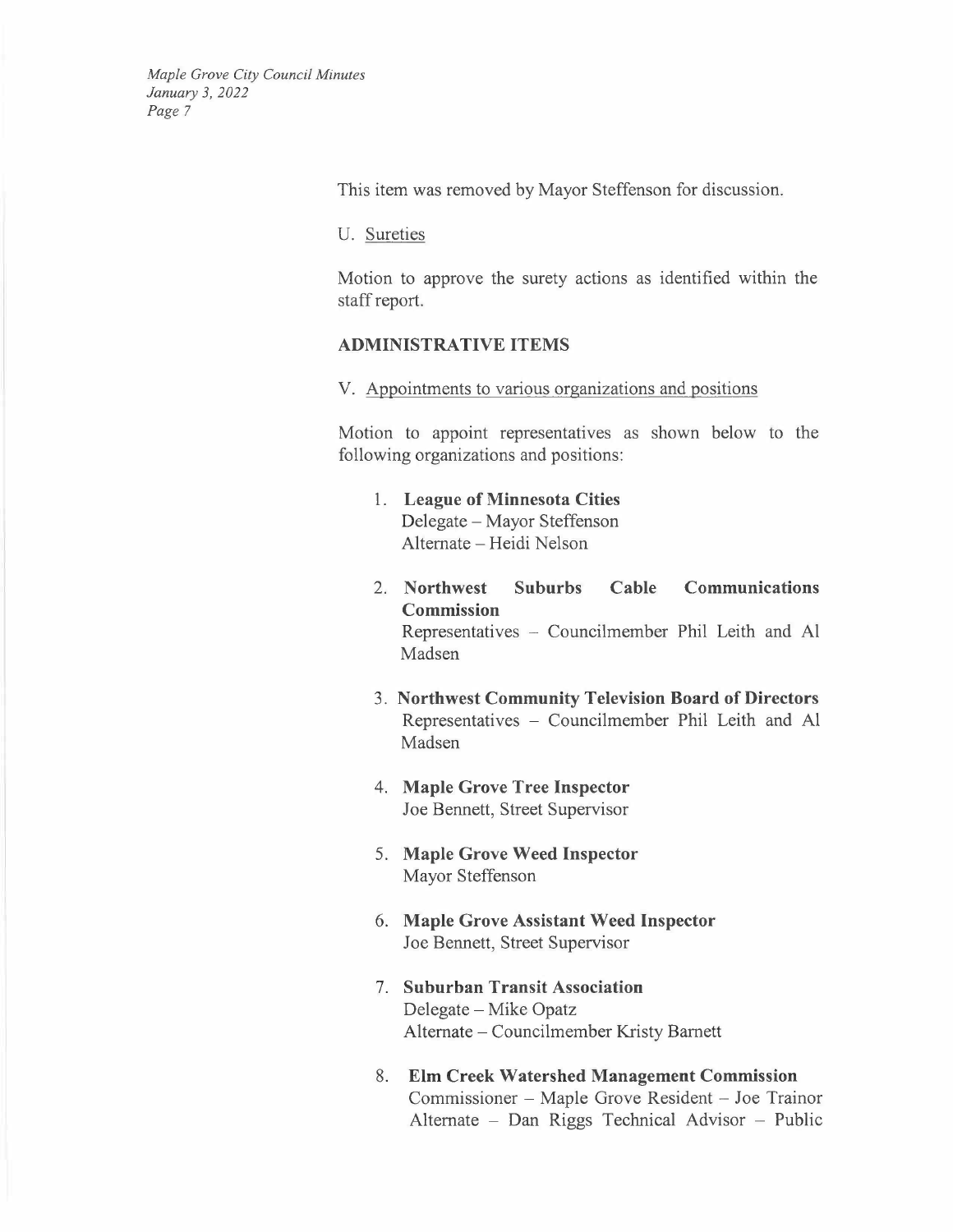> Works Director/City Engineer Ken Ashfeld and Water Resources Engineer Derek Asche

# 9. **Municipal Legislative Commission**

Delegate- Mayor Steffenson Delegate - City Administrator Heidi Nelson

#### 10. **Maple Grove Tourism**

Delegate - Economic Development Manager Brett Angell (interim pending regular board appointment) Alternate – CED Director Joe Hogeboom (interim pending regular board appointment)

11. **West Mississippi and Shingle Creek Watershed Management Commission**  Management Commission<br>Commissioner – Councilmember Karen Jaeger

Commissioner – Councilmember Karen<br>Alternate Commissioner – Terry Muller<br>Technical Advisor – Kan Achfeld and Da Alternate Commissioner – Terry Muller<br>Technical Advisor – Ken Ashfeld and Derek Asche

- 12. **Maple Grove Firefighters Relief Association**  Representatives - Mayor Steffenson and Finance Director Greg Sticha
- 13. **Policy Advisory Committee for Dayton River Crossing Study**  Representative - Councilmember Judy Hanson
- 14. **Bottineau Light Rail Transit Corridor Management Committee**  Representatives - Mayor Steffenson and Transit Administrator Mike Opatz
- 15. **Center for Innovation and the Arts (CITA)**  Representatives - Councilmember Kristy Barnett and Superintendent of Recreation Aimee Peterson

#### W. Appointment of city attorney and prosecuting attorney

Motion to appoint Mr. Justin Templin, of the firm Hoff Barry P.A. as city attorney effective January 1, 2022.

Motion to appoint Mr. Steven Tallen, of the firm Tallen and Baertschi, as city prosecuting attorney effective January 1, 2022. With prosecution services transitioning to in-house midyear in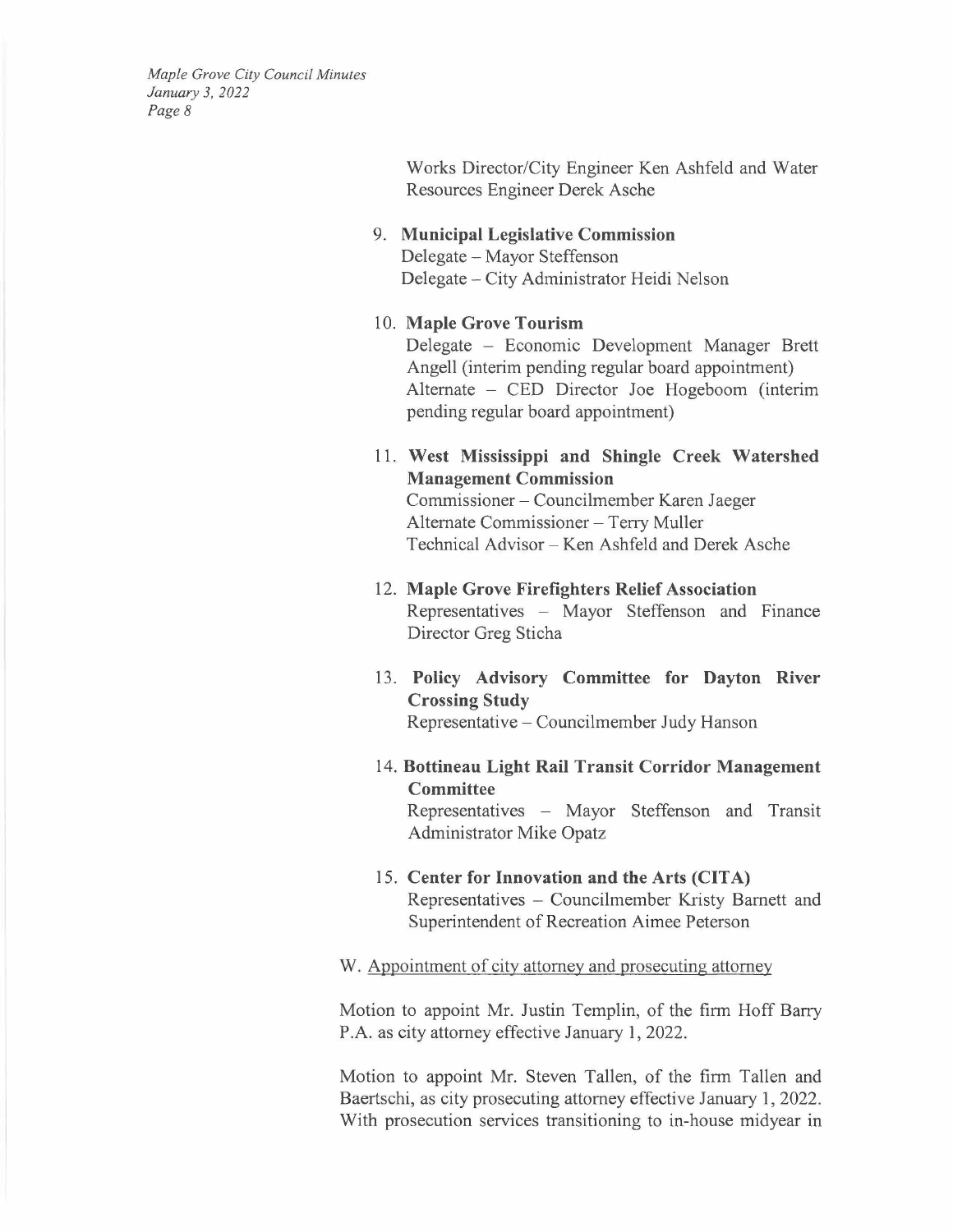> 2022, Tallen & Baertschi will remain prosecuting attorneys until at least May 31, 2022, with an extension of service available if needed.

### X. City Council liaison appointments

Motion to appoint Councilmembers to the positions below:

- 1. Liaison to Planning Commission Councilmember Jaeger
- 2. Liaison to Park Board- Councilmember Leith
- 3. Liaison to Lake Quality Commission Councilmember Jaeger
- 4. Liaison to Arbor Committee Councilmember Hanson
- 5. Liaison to Community Center Owners' Team Mayor Steffenson and Councilmember Leith
- Y. Designating council secretary

Staff recommends:

- 1. Adoption of Resolution No. 22-010 designating Minute Maker Secretarial, Inc. as council secretary for 2022.
- 2. Approve addendum to Recording Secretary Service Agreement
- Z. Official newspaper designation

Motion to designate the *Osseo-Maple Grove Press* as the official city newspaper for 2022.

#### AA. Reappointments to city boards and commissions

Motion to approve the following reappointments to city boards and commissions for members whose terms expired on December 31, 2021.

- **Arbor Committee:** Bob Henke, Cody Lensing, and Mary Parenteau
- **Lake Quality Commission (one vacancy):** Rebecca Fahrenbruch, Steven Lane (Cedar Island), and Sharon Martin Kotula (Edward)
- **Park Board:** Ken Helvey, Debra Syhre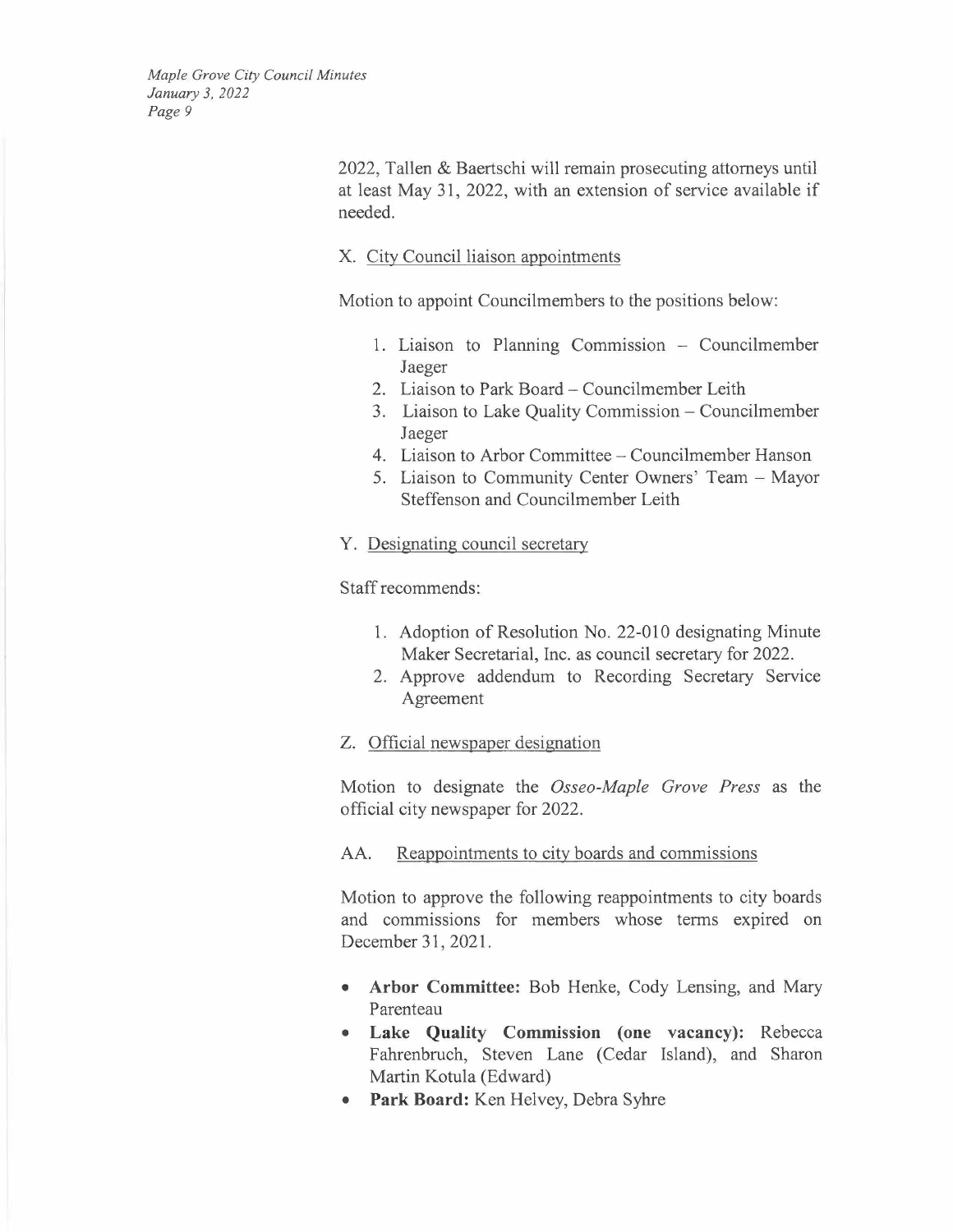- **Planning Commission:** Lorie Klein, and Craig Lamothe
- **Transit Commission:** Teri Anderson
- BB. Findings of fact on Benihana National Corporation dba Benihana Resolution No. 22-011

Motion to adopt Resolution No. 22-011 making findings, conclusion, and decision imposing a civil penalty of \$2,000 and a two (2) day suspension on Benihana National Corporation dba Benihana, 11840 Fountains Way N, Maple Grove, Minnesota.

CC. Findings of fact on Rochoas LLC dba El Rodeo Mexican Restaurant Resolution No. 22-012

Motion to adopt Resolution No. 22-012 making findings, conclusion, and decision imposing a civil penalty of \$2,000 and a two (2) day suspension on Rochoas LLC dba El Rodeo Mexican Restaurant, 13572 80th Circle N, Maple Grove, Minnesota.

DD. Findings of fact on HINW LLC dba Holiday Inn Maple Grove Resolution No. 22-013

Motion to adopt Resolution No. 22-013 making findings, conclusion, and decision imposing a civil penalty of \$2,000 and a two (2) day suspension on HINW LLC dba Holiday Inn Maple Grove, 11801 Fountains Way N, Maple Grove, Minnesota.

EE. Findings of fact on Hy-Vee, Inc. dba Hy-Vee Market Grille Express Resolution No. 22-014

Motion to adopt Resolution No. 22-014 making findings, conclusion, and decision imposing a civil penalty of \$2,000 and a five (5) day suspension on Hy-Vee, Inc. dba Hy-Vee Market Grille Express, 18755 70th Way N, Maple Grove, Minnesota.

FF. Findings of fact on Lookout Supper Club Inc. dba Lookout Supper Club Resolution No. 22-015

Motion to adopt Resolution No. 22-015 making findings, conclusion, and decision imposing a civil penalty of \$2,000 and a two (2) day suspension on Lookout Supper Club Inc. dba Lookout Supper Club, 8672 Pineview Lane N, Maple Grove, Minnesota.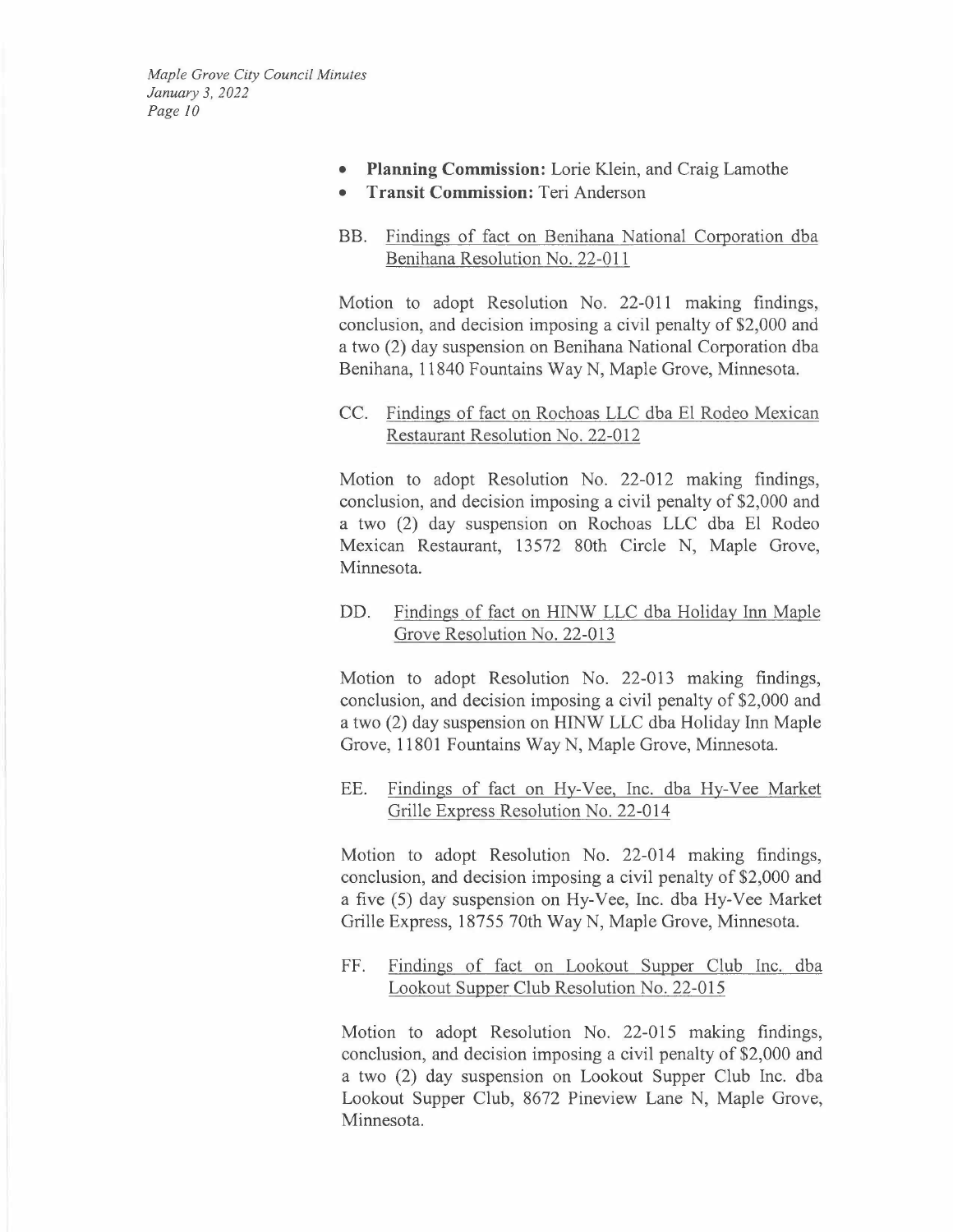## GG. Findings of fact on GMRI Inc. dba Olive Garden Resolution No. 22-016

Motion to adopt Resolution No. 22-016 making findings, conclusion, and decision imposing a civil penalty of \$2,000 and a five (5) day suspension on GMRI Inc. dba Olive Garden, 12520 Elm Creek Blvd N, Maple Grove, Minnesota.

## HH. Findings of fact on OMNI Brewing Company LLC dba OMNI Brewing Company Resolution No. 22-017

Motion to adopt Resolution No. 22-017 making findings, conclusion, and decision imposing a civil penalty of \$2,000 and a two (2) day suspension on OMNI Brewing Company LLC dba OMNI Brewing Company, 9462 Deerwood Lane N, Maple Grove, Minnesota.

## IL Findings of fact on P.F. Changs China Bistro Inc. dba P.F. Changs China Bistro Resolution No. 22-018

Motion to adopt Resolution No. 22-018 making findings, conclusion, and decision imposing a civil penalty of \$2,000 and a two (2) day suspension on P.F. Chang's China Bistro Inc. dba P.F. Chang's China Bistro, 12071 Elm Creek Blvd N, Maple Grove, Minnesota.

## JJ. Findings of fact on Ortiz 5 LLC dba Riviera Maya Cantina and Restaurant Resolution No. 22-019

Motion to adopt Resolution No. 22-019 making findings, conclusion, and decision imposing a civil penalty of \$2,000 and a two (2) day suspension on Ortiz 5 LLC dba Riviera Maya Cantina and Restaurant, 7904 Main Street N, Maple Grove, Minnesota.

## KK. Findings of fact on Rush Creek Golf Club LLC dba Rush Creek Golf Club Resolution No. 22-020

Motion to adopt Resolution No. 22-020 making findings, conclusion, and decision imposing a civil penalty of \$2,000 and a two (2) day suspension on Rush Creek Golf Club LLC dba Rush Creek Golf Club, 7801 Co Rd 101, Maple Grove, Minnesota.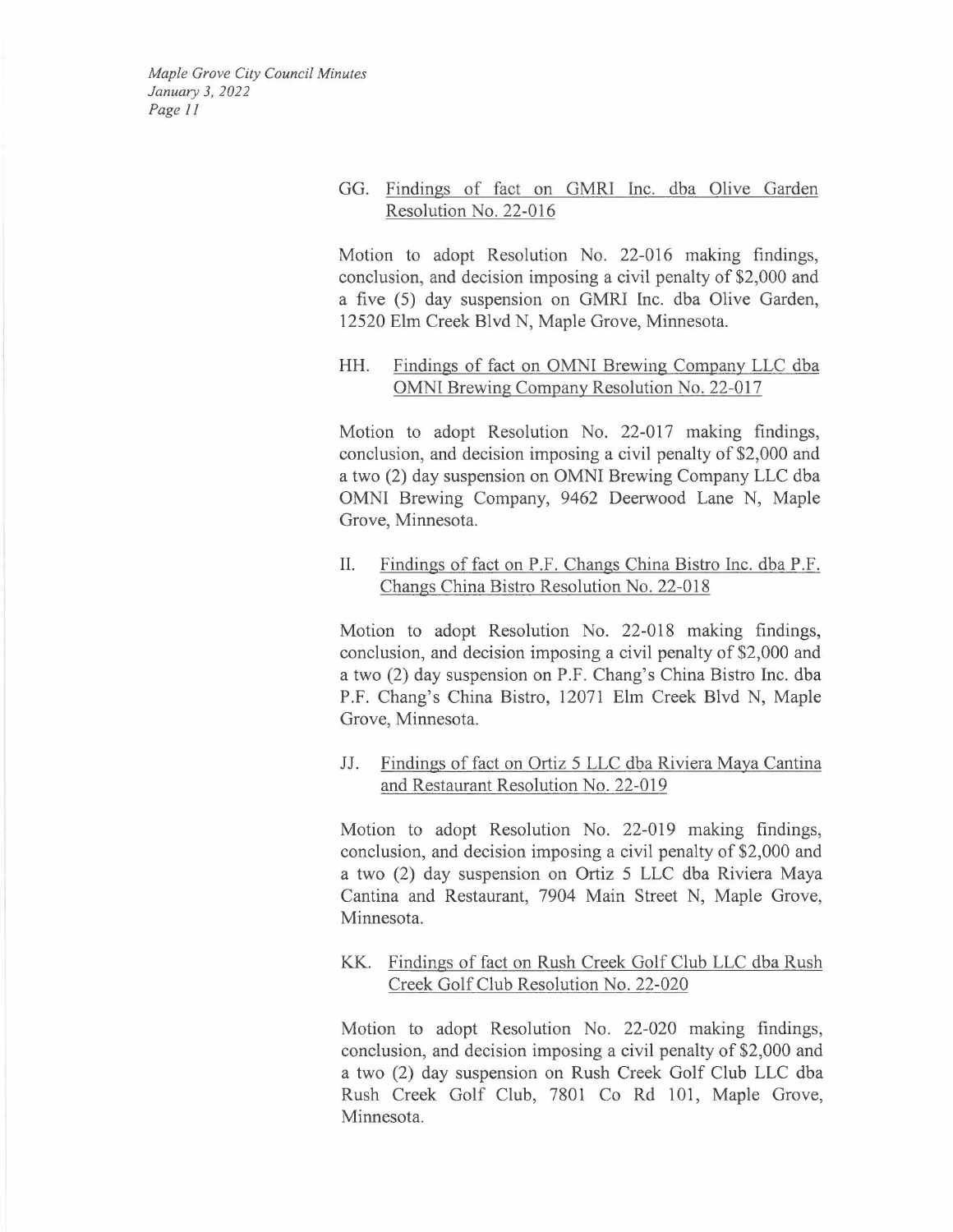> LL. Authorizing solicitation and acceptance of donations for the Maple Grove Police Department crime prevention program

> Motion to approve Resolution No. 22-001 authorizing solicitation and acceptance of donations for the Maple Grove Police Department crime prevention program.

## MM. Authorizing solicitation and acceptance of donations for the Maple Grove Police Department DARE program

Motion to approve Resolution No. 22-002 authorizing solicitation and acceptance of donations for the Maple Grove Police Department D.A.R.E. (Drug Abuse Resistance Education) program.

## NN. Authorizing solicitation and acceptance of donations for the Maple Grove Police Department K-9 program

Motion to approve Resolution No. 22-003 authorizing solicitation and acceptance of donations for the Maple Grove Police Department K-9 program.

## 00. Designation of Electronic Transaction Policy

Motion to authorize the finance director and other finance staff to make electronic funds transfers as designated in the city's Electronic Transaction Policy in accordance with Minnesota Statute§ 471.383.

## PP. Approve designation of official depositories

Motion to authorize the finance director to designate depositories and make investments, as authorized by Minnesota Statute § 118A.01 to 118A.06. The following will be the designations of official depositories for city funds.

- Checking accounts for city, payroll, utility billing, credit cards, Woodland Mounds, Park Board, scattered site homes and Sunshine Fund- U.S. Bank
- Purchasing card  $-$  U.S. Bank
- Credit card processing Chase Paymentech, Invoice Cloud (utility billing, building), Card Connect (park & rec)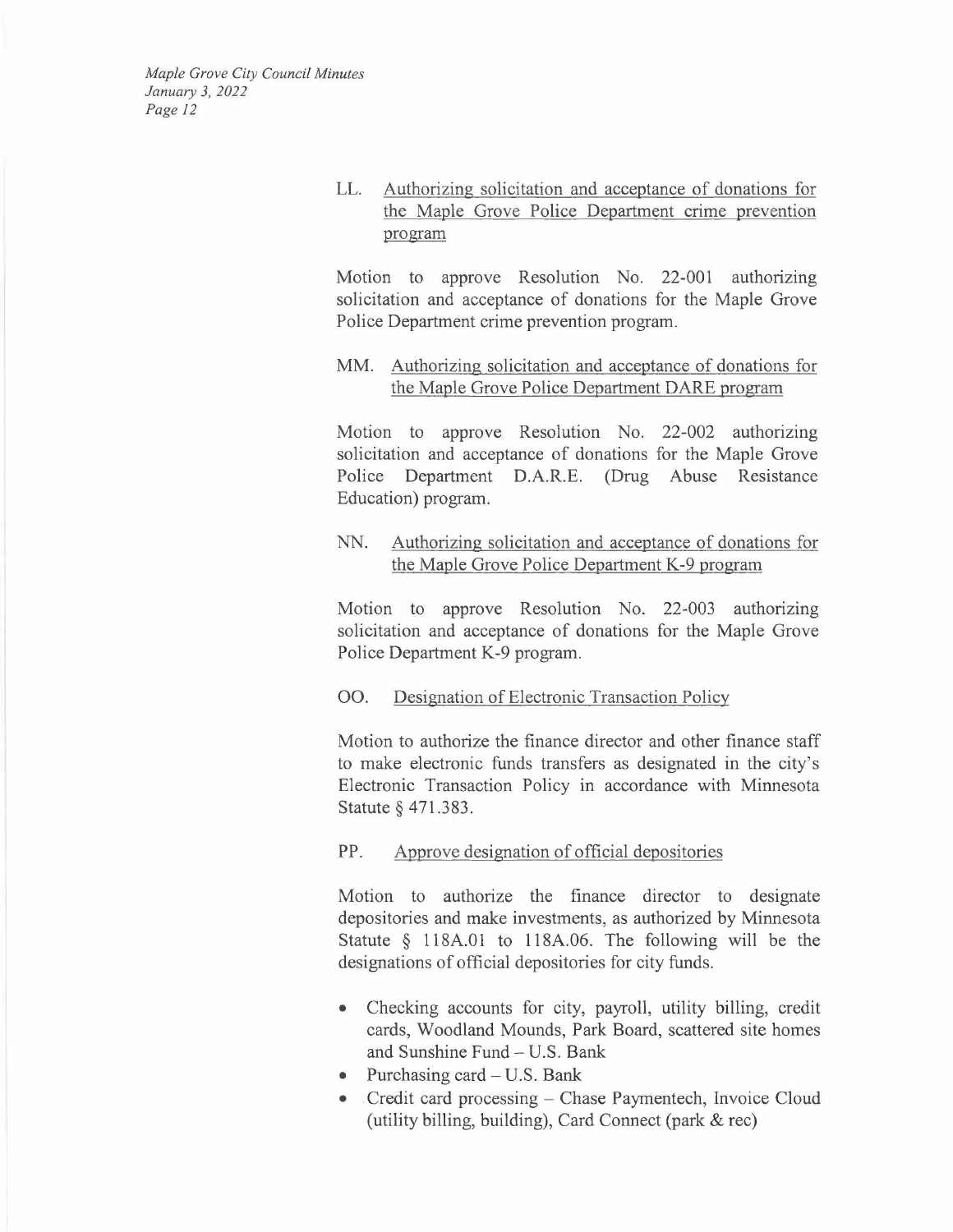- Investments U.S. Bank, Wells Fargo, RBC Capital Markets, Nuveen Asset Management, Galliard Capital Management, and Pavilion Advisory Group
- QQ. Approve request for proposal for Municipal Financial Advisory Services

Approve RFP for Municipal Financial Advisory Services.

RR. Consideration to not waive monetary limits on municipal tort liability coverage

Motion to not waive the monetary limits on municipal tort liability established by Minnesota Statutes § 466.04.

#### SS. Approve claims

Motion to approve claims totaling  $$1,610,644.48$ .

**Motion by Councilmember Leith, seconded by Councilmember Jaeger, to approve the consent items as amended, removing item 3T (Project No. 22-07 receiving feasibility report and ordering project Resolution No. 22- 023). Upon call of the motion by Mayor Steffenson, there were five ayes and no nays. Motion carried.** 

The following items were pulled from the consent agenda.

Regarding Item 3T (Project No. 22-07 receiving feasibility report and ordering project Resolution No. 22-023), Mayor Steffenson requested further information from staff on this item. Public Works Director/City Engineer Ashfeld explained this project would approve work on the Woodland Ponds stormwater pond south of 89<sup>th</sup> Avenue and East of Forestview Lane. He noted this pond had been the topic of discussion during the recent street reconstruction project and associated public hearing. He reported this pond has been on the city's radar as needing some dredging. Staff recommended the Council receive the feasibility study and authorize a contract in the amount of \$92,221 to New Look Contracting.

**Motion by Mayor Steffenson, seconded by Councilmember Hanson, to adopt Resolution No. 22-023 accepting the feasibility report, ordering Project No. 22-07 Woodland** 

**Consideration of items pulled from the agenda**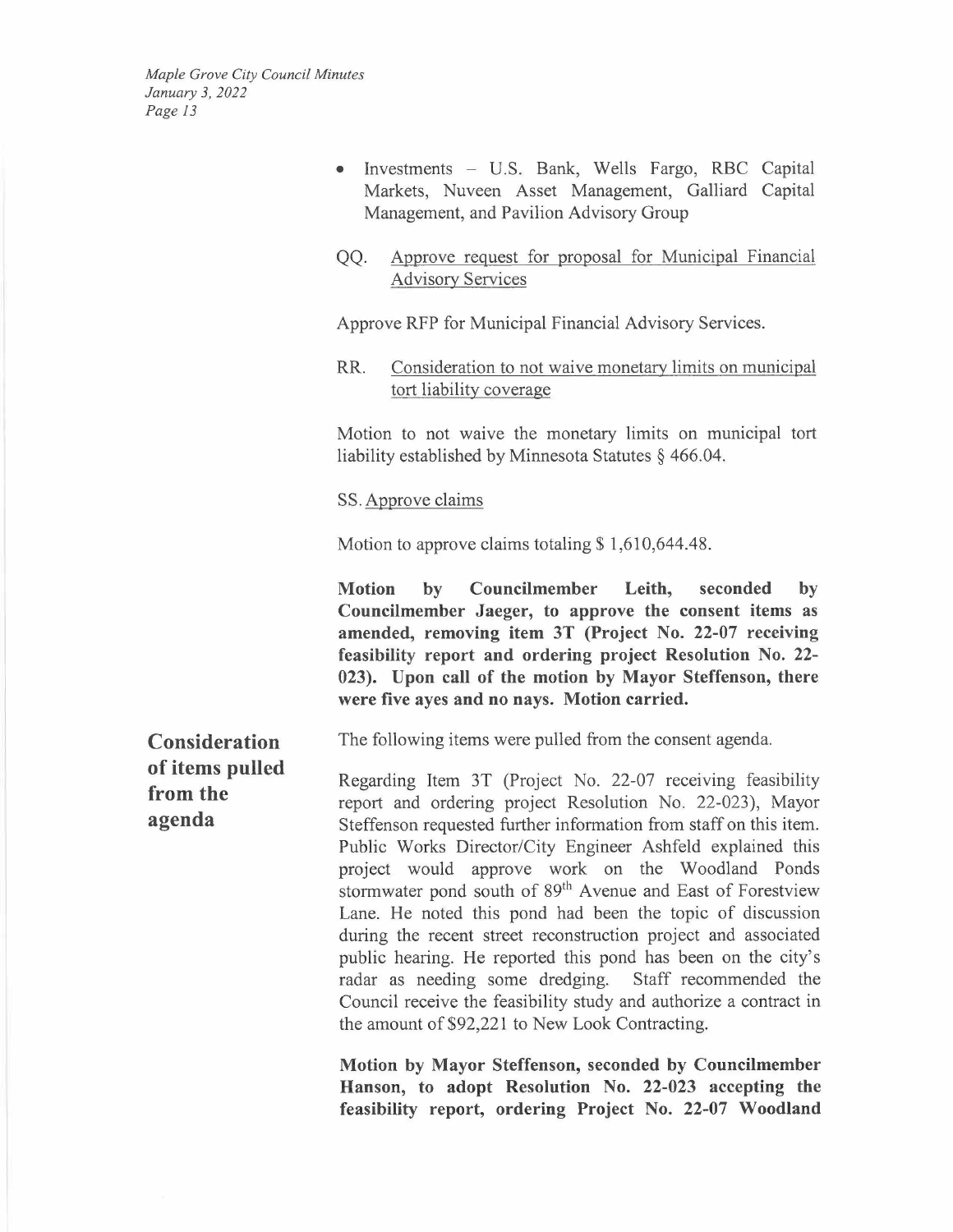|                                                                                                                                                       | Ponds Water Quality Pond Maintenance, receiving quotes,<br>and awarding contract. Upon call of the motion by Mayor<br>Steffenson, there were five ayes and no nays.<br><b>Motion</b><br>carried.                                                                                                                                                                                                                                                                                                                                                                                                                                                                                                                                                                                                                                                                                                                                                                                                                                                          |
|-------------------------------------------------------------------------------------------------------------------------------------------------------|-----------------------------------------------------------------------------------------------------------------------------------------------------------------------------------------------------------------------------------------------------------------------------------------------------------------------------------------------------------------------------------------------------------------------------------------------------------------------------------------------------------------------------------------------------------------------------------------------------------------------------------------------------------------------------------------------------------------------------------------------------------------------------------------------------------------------------------------------------------------------------------------------------------------------------------------------------------------------------------------------------------------------------------------------------------|
| <b>Special</b><br><b>business</b>                                                                                                                     |                                                                                                                                                                                                                                                                                                                                                                                                                                                                                                                                                                                                                                                                                                                                                                                                                                                                                                                                                                                                                                                           |
| <b>Open forum</b>                                                                                                                                     | Joy Schwarz, 8715 Forest View Lane N, commended the city<br>for their efforts on the Forestview Lane. She discussed the<br>ponding work that would be done and questioned who would be<br>responsible for repairing the driveways and grass after many<br>large trucks are brought into her neighborhood for the pond<br>Public Works Director/City Engineer Ashfeld<br>dredging.<br>explained the bid proposal includes restoration work associated<br>with the pond work. He noted only one area would be used for<br>access across Forestview Lane.                                                                                                                                                                                                                                                                                                                                                                                                                                                                                                    |
|                                                                                                                                                       | Ms. Schwarz questioned if the contractor would be responsible<br>for the replacement of trees or shrubs that are lost. Public Works<br>Director/City Engineer Ashfeld reported restoration work was<br>included in the contract.                                                                                                                                                                                                                                                                                                                                                                                                                                                                                                                                                                                                                                                                                                                                                                                                                          |
|                                                                                                                                                       | Ms. Schwarz requested this information be forwarded to the<br>Woodland Ponds Board from the city offices. Public Works<br>Director/City Engineer Ashfeld reported staff would be<br>completing this task later this week.                                                                                                                                                                                                                                                                                                                                                                                                                                                                                                                                                                                                                                                                                                                                                                                                                                 |
| 2022<br>legislative<br>agenda and<br>authorization<br>to enter into<br>legislative<br>services<br>agreement for<br>the 2022<br>legislative<br>session | City Administrator Nelson explained as we look ahead to the<br>2022 legislative session, staff has prepared a 2022 legislative<br>agenda for the City Council's consideration. The priority<br>continues to be financing options for an eventual expansion and<br>renovation of the Maple Grove Community Center. Also<br>included are supporting position statements for initiatives that<br>are represented by member organizations for issues that have<br>directly affected Maple Grove by either the presence or absence<br>of legislation. Staff reviewed the list of priorities with the<br>Council noting the list is intended to identify priority issues;<br>thus it is not all inclusive of legislative issues that municipalities<br>face. Staff recommends continuing with Lockridge Grindal<br>Nauen P.L.L.P. for consulting services for monitoring,<br>reporting, and lobbying related to state legislative and<br>administrative matters, particularly those impacting Maple<br>Grove. The cost for the agreement with Lockridge Grindal |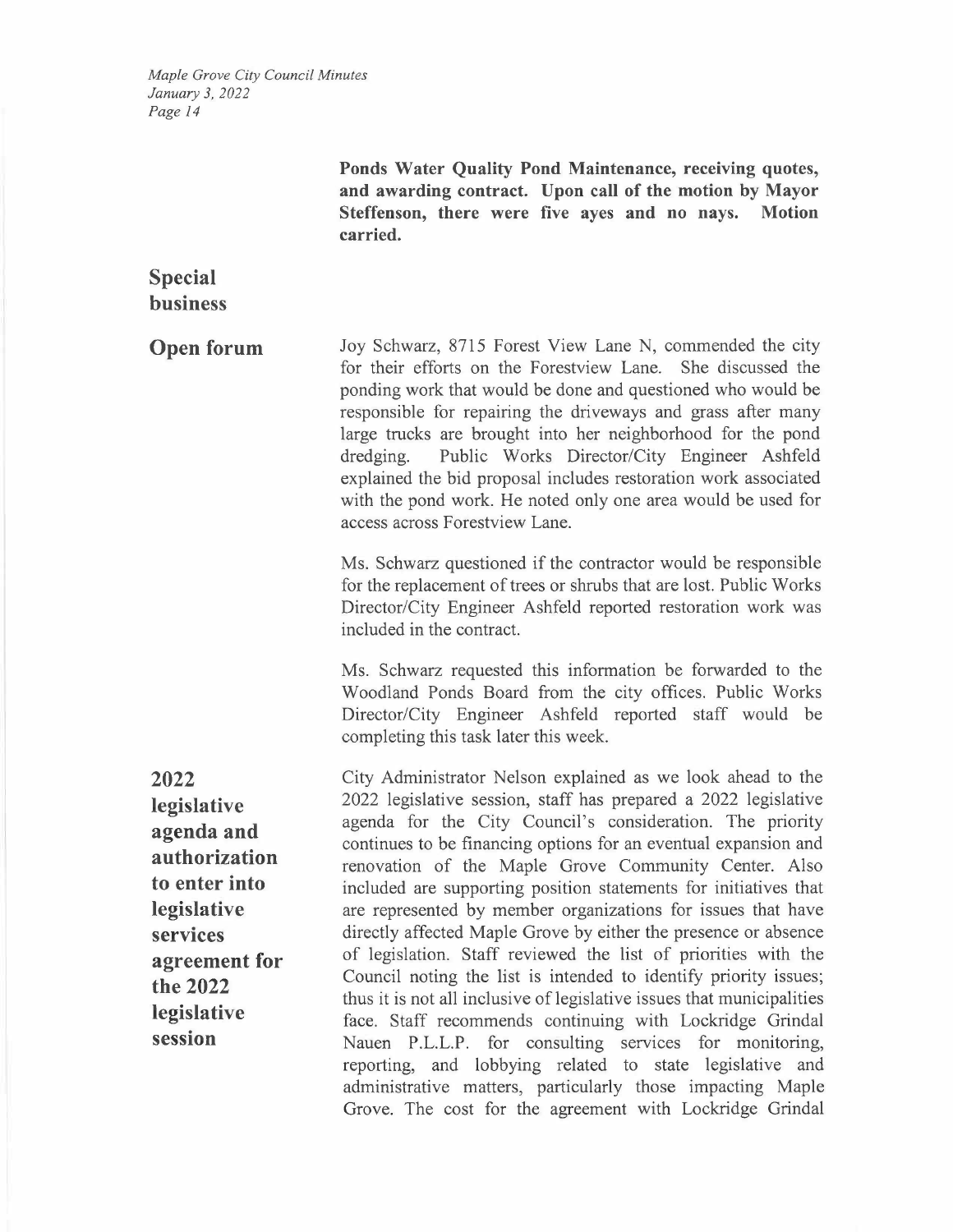> Nauen is proposed to increase by \$4,000 to \$40,000 annually. This is the first proposed increase for this agreement since beginning our relationship with Lockridge in 2019.

> **Motion by Mayor Steffenson, seconded by Councilmember Barnett, to adopt the 2022 legislative agenda as presented. Upon call of the motion by Mayor Steffenson, there were five ayes and no nays. Motion carried.**

> **Motion by Councilmember Jaeger, seconded by Councilmember Leith, to approve authorizing the mayor to execute a legislative services agreement in the amount of \$40,000 with Lockridge Grindal Nauen P.L.L.P. for 2022. Upon call of the motion by Mayor Steffenson, there were five ayes and no nays. Motion carried.**

**Community and economic development items** 

**Report on upcoming community and economic development items** 

Community and Economic Development Director Hogeboom updated the Council regarding the following:

- The Planning Commission would be meeting on Monday, January 10 and would be reviewing a residential variance, and a PetSuites on Upland Lane.
- The Arbor Committee would be meeting on Thursday, January 13 at 7:00 p.m.
- The Cub Wine & Spirits would be holding a grand opening on Wednesday, February 9 at 4:30 p.m.

**Engineeringpublic works items** 

**Main Street Rehabilitation Project No. 19-10** 

Assistant City Engineer Hale requested the Council approve plans and specifications and authorize advertisement for bids for the Main Street Rehabilitation Project. He discussed the timeline for the project in detail with the Council and reported a representative from WSB was in attendance to review the plans.